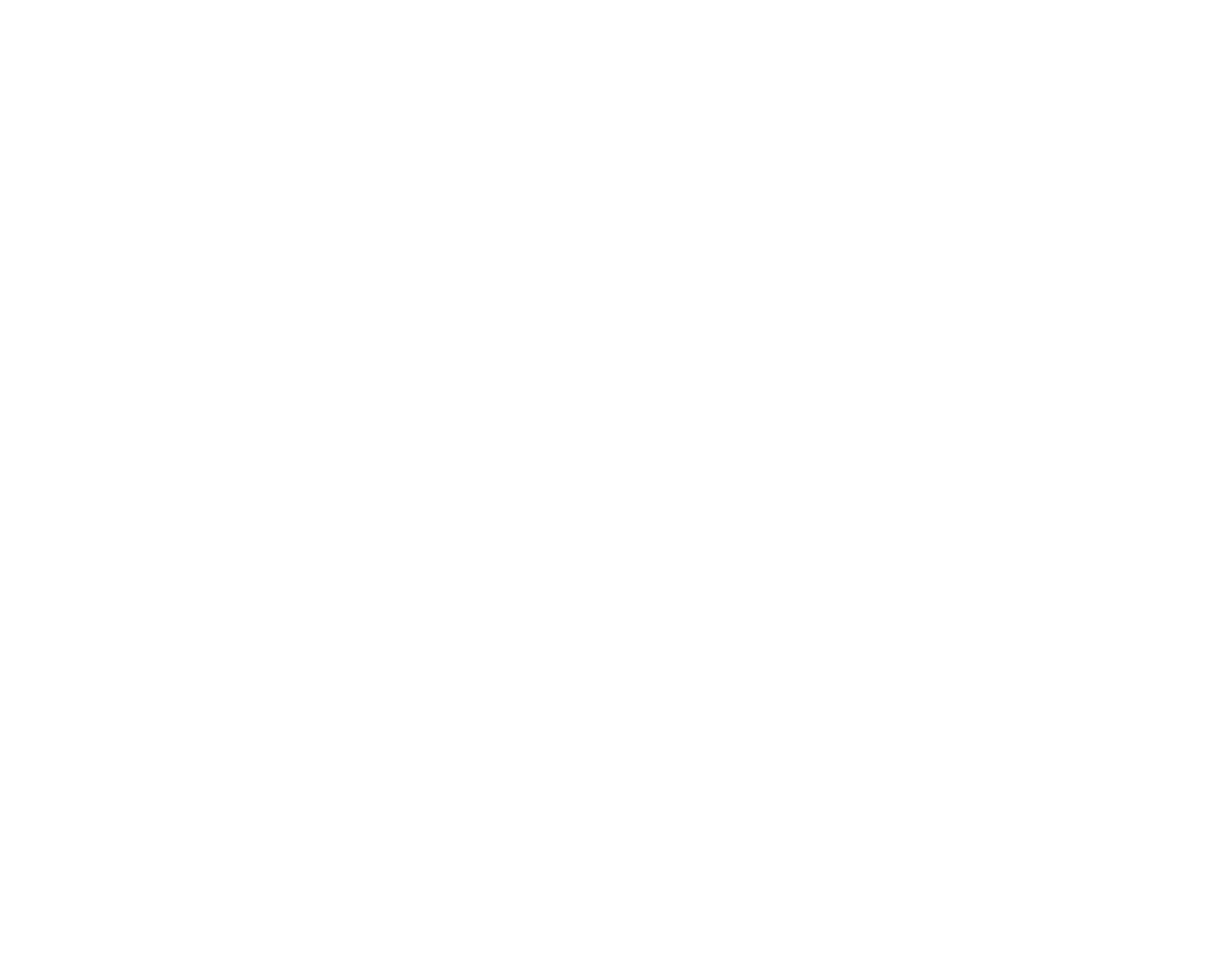| <b>Ground Poles</b> |                     |                 |    |    |    |
|---------------------|---------------------|-----------------|----|----|----|
|                     | 158 Sarah Pehrson   | Republic Comn   | 6  | 6  | 12 |
|                     | 136 Carly Colella   | Remi            | 12 | 4  | 16 |
|                     | 152 Lauren Semcken  | Yankee Doodle   | 7  |    | 7  |
|                     | 156 Nora Bartlett   | Leo             | 10 |    | 17 |
|                     | 131 Arianna Villano | A splash of Cha | 12 | 14 | 26 |
|                     | 140 Emerson Cote    | Yankee Doodle   | 5  |    | 5  |
|                     | 170 Sydney Brooks   | My Little Pony  |    | 14 | 14 |

| <b>Cross Rails</b>         |               |    |    |    |
|----------------------------|---------------|----|----|----|
| 144 Hailey Krofta          | <b>Dallas</b> | 16 | 20 | 36 |
| 143 Grace Smith            | <b>Riff</b>   | 14 | 5  | 19 |
| 167 Abilgail McGaughey Leo |               | 10 | 8  | 18 |
| 123 Abby Lutz              | Remi          |    | 4  |    |
| 140 Emerson Cote           | Yankee Doodle |    | 10 | 10 |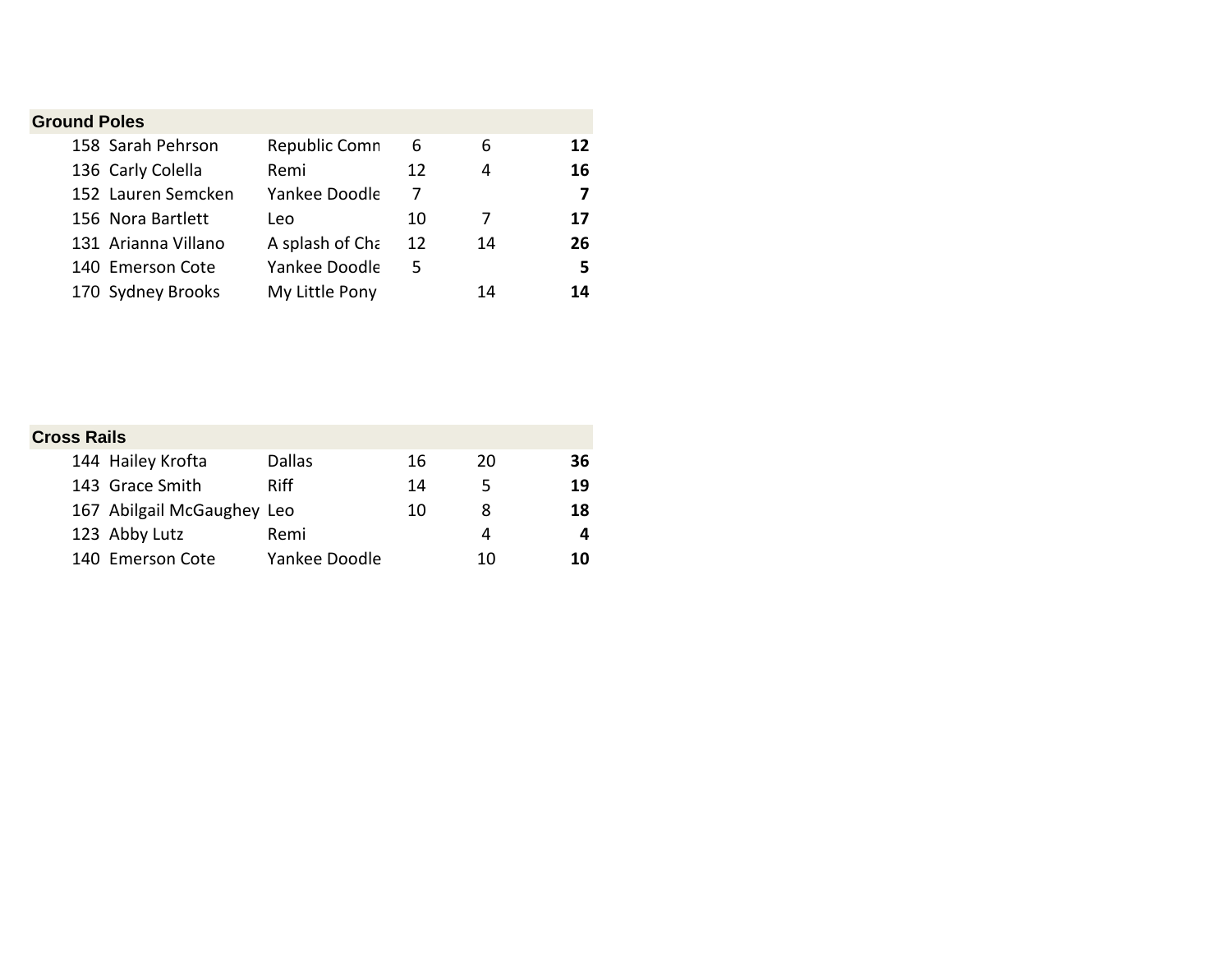|  | Cosmo                                                                                                                                                                                                                                                                                                                            | 6   | 14             | 20   |
|--|----------------------------------------------------------------------------------------------------------------------------------------------------------------------------------------------------------------------------------------------------------------------------------------------------------------------------------|-----|----------------|------|
|  | <b>UVM TREX</b>                                                                                                                                                                                                                                                                                                                  | 1   |                | 1    |
|  | Mitchell                                                                                                                                                                                                                                                                                                                         | 2   |                | 2    |
|  | Jewel                                                                                                                                                                                                                                                                                                                            | 0   |                | 0    |
|  | Extremely sudo                                                                                                                                                                                                                                                                                                                   | 1   |                | 1    |
|  | Sorry Not Sorry                                                                                                                                                                                                                                                                                                                  | 6   |                | 6    |
|  | Combustion                                                                                                                                                                                                                                                                                                                       | 0   |                | 0    |
|  | Power of Now                                                                                                                                                                                                                                                                                                                     | 0.5 |                | 0.5  |
|  | <b>Dallas</b>                                                                                                                                                                                                                                                                                                                    | 16  | 10.5           | 26.5 |
|  | Golden For The                                                                                                                                                                                                                                                                                                                   | 10  |                | 10   |
|  | My little pony                                                                                                                                                                                                                                                                                                                   | 4.5 | $\overline{2}$ | 6.5  |
|  | Piper                                                                                                                                                                                                                                                                                                                            |     | 12             | 12   |
|  | <b>Elegantly Zipped</b>                                                                                                                                                                                                                                                                                                          |     | 4.5            | 4.5  |
|  | Sky                                                                                                                                                                                                                                                                                                                              |     | 0              | 0    |
|  | Riff                                                                                                                                                                                                                                                                                                                             |     | 2              | 2    |
|  | 130 Leila Coady<br>147 Kayleigh Davenport<br>164 Bella Mohen<br>125 Alanna Raygoza<br>149 Kylie abell<br>145 Haley Fox<br>132 Ashlie McLoone<br>129 Allie Edwards<br>142 Frankie Banville<br>418 Sophie Jean Harry<br>157 Samantha lima<br>169 Sofia DePina<br>137 Jillian Fuller<br>168 Samantha Gregorie<br>138 Annalise Lopes |     |                |      |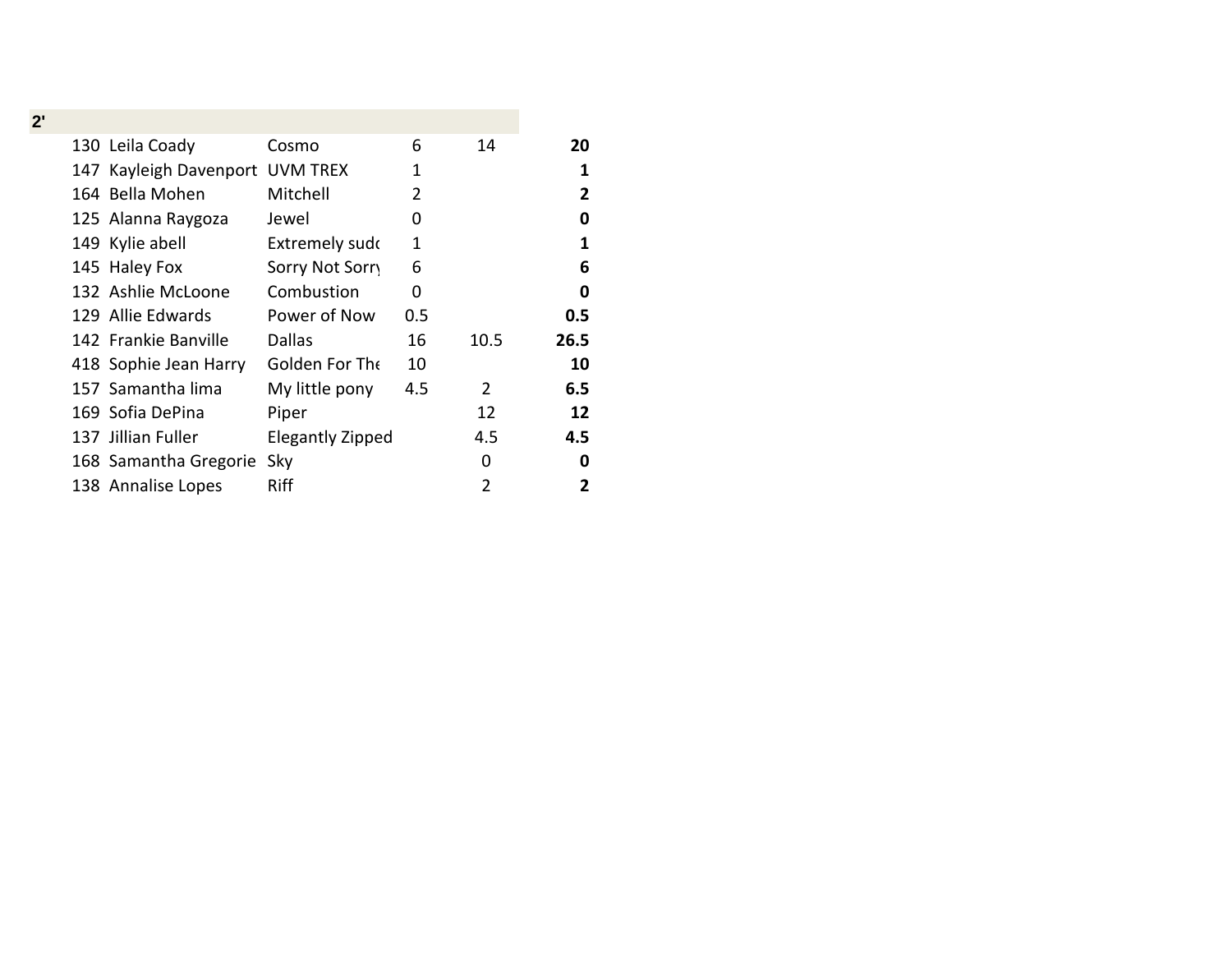| 2'3'' |                       |                |     |    |                |
|-------|-----------------------|----------------|-----|----|----------------|
| 4     | Abby Dubrawski        | Sassy          | 1.5 |    | 1.5            |
|       | 155 Logan DeCourcey   | Phoebe Buffay  | 6.5 |    | 6.5            |
|       | 153 Lily Lumbert      | KitKat         | 1   |    | $\mathbf{1}$   |
|       | 141 Emma Yarnall      | Brookeside por | 4   |    | 4              |
|       | 139 Ella Ryan         | Danger Zone    | 0.5 | 6  | 6.5            |
|       | 154 Lizzie Handel     | Ecom           | 6   |    | 6              |
|       | 132 Ashlie McLoone    | Combustion     | 0   | 2  | $\overline{2}$ |
|       | 418 Sophie Jean Harry | Golden For The | 20  | 10 | 30             |
|       | 169 Sofia DePina      | Piper          |     | 4  | 4              |

| 2'6'' |                        |                    |    |    |    |
|-------|------------------------|--------------------|----|----|----|
|       | 166 Crystal Fulcher    | Nemo               | 16 |    | 16 |
|       | 139 Ella Ryan          | Danger Zone        | 10 | 10 | 20 |
|       | 146 Kali Burnham       | <b>Burnham</b>     |    |    | 8  |
| 3     | <b>Cassidy Anthony</b> | The Next Edition   |    | 4  | 4  |
|       | 134 Flannery Straub    | Enchanted          |    | 12 | 12 |
|       | 418 Sophie Jean Harry  | Golden For The Win |    | 14 | 14 |